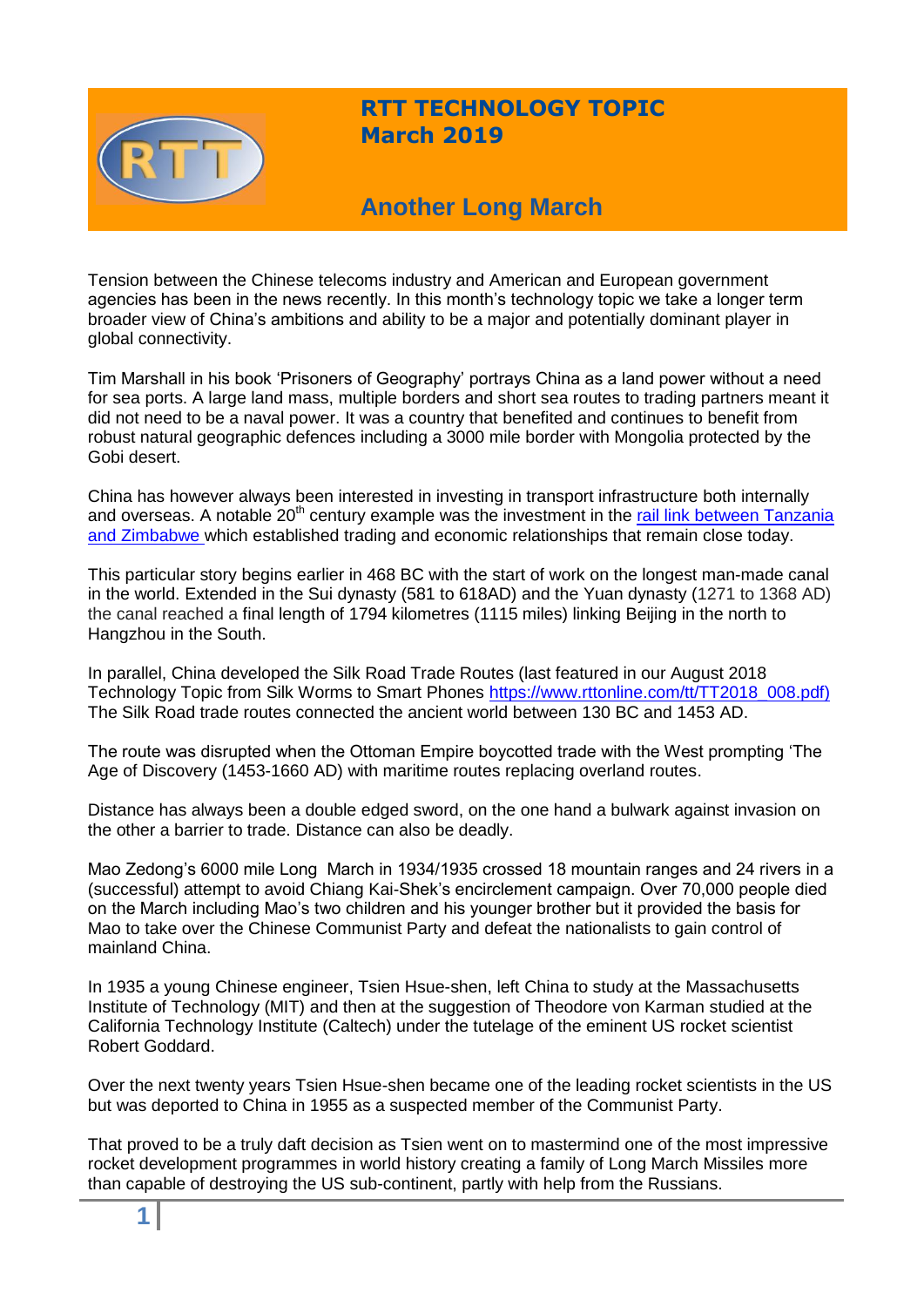Fifty years on, this investment in long range weaponry has translated into an ambitious space programme and satellite launch industry which includes major space projects such as Beidou, the Chinese GPS and two way messaging MEO constellation and the spectacular mission earlier this year to the other side of the moon which should rightly be applauded as a technical tour de force with positive long term deep space observation and exploration opportunities. It also demonstrated an advanced ability to set up multi hop communication via satellite to the lunar surface module, an achievement under reported in the Western technical and telecoms press.

In May 2017, President Xi Jinping welcomed Vladimir Putin, Pakistani Prime Minister Nawaz Sharif and Myanmar's Aung San Suu Kyi to Beijing to mark the start of China's 'Belt and Road 'initiative.

This Trillion dollar project includes plans for pipelines and a port in Pakistan, bridges in Bangladesh and railways to Russia. The \$62 billion dollar China/Pakistan economic corridor (CPEC) includes motorways, power plants, wind farms, factories and railways and is promoted as being capable of creating one million jobs in Pakistan. Other projects include a \$1 billion port project in Sri Lanka, a high speed rail link in Indonesia, an industrial park in Cambodia and an alternative to the Panama Canal in Nicaragua.

Together these plans are potentially [larger than the US post war Marshall reconstruction plan](https://www.mckinsey.com/featured-insights/china/chinas-one-belt-one-road-will-it-reshape-global-trade) and to date [the largest development plan in history involving 65% of the world's population, one third of](https://www.theguardian.com/world/2017/may/12/the-900bn-question-what-is-the-belt-and-road-initiative)  [its GDP and a quarter of the world's goods and services.](https://www.theguardian.com/world/2017/may/12/the-900bn-question-what-is-the-belt-and-road-initiative)

## **Space Communication as the New Silk Road**

All of which leads us to a discussion on China's likely positioning in the telecommunications space race. The rush to place new communication constellations into space is an evolution of a long international effort to overcome the disadvantage of distance.

This process arguably started in 1840 with the Penny Post but progress was slow and even 180 years later telecommunications providers still manage to charge us for long distance telephone calls, roaming charges in cellular networks being a contemporary example.

But in space, delivery cost is constant irrespective of distance. In a spherical world the flat bill is, or should be, the norm.

This brings us to our final point. China has ambitions to build the world's largest Blue Water Navy, with [a build rate now significantly faster than the US navy.](https://nationalinterest.org/blog/buzz/chinas-navy-verge-becoming-aircraft-carrier-superpower-33131)

This maritime investment requires a parallel investment in low latency broadband communication at sea only deliverable from a combination of low earth, medium earth and geostationary satellites.

Thus it seems that a new generation of high performance Near Earth Networks are about to be realised as a by-product of Chinese maritime defence sending and could be seen as the Chinese response to the formation of the [US space force.](https://www.space.com/president-trump-space-force-directive.html?utm_source=sdc-newsletter&utm_medium=email&utm_campaign=20190221-sdc)

The militarisation of space is of course nothing new and can be traced back at least as far as the German V2 rockets used at the end of the Second World War. We might regret this but it is not going to change any time soon and at least we get to have a new generation of space based communication as an add on benefit.

From a social economic perspective, these networks could revolutionize rural economics and help us manage the forests and fields needed to feed the 70% of us who will be living in cities by 2050.